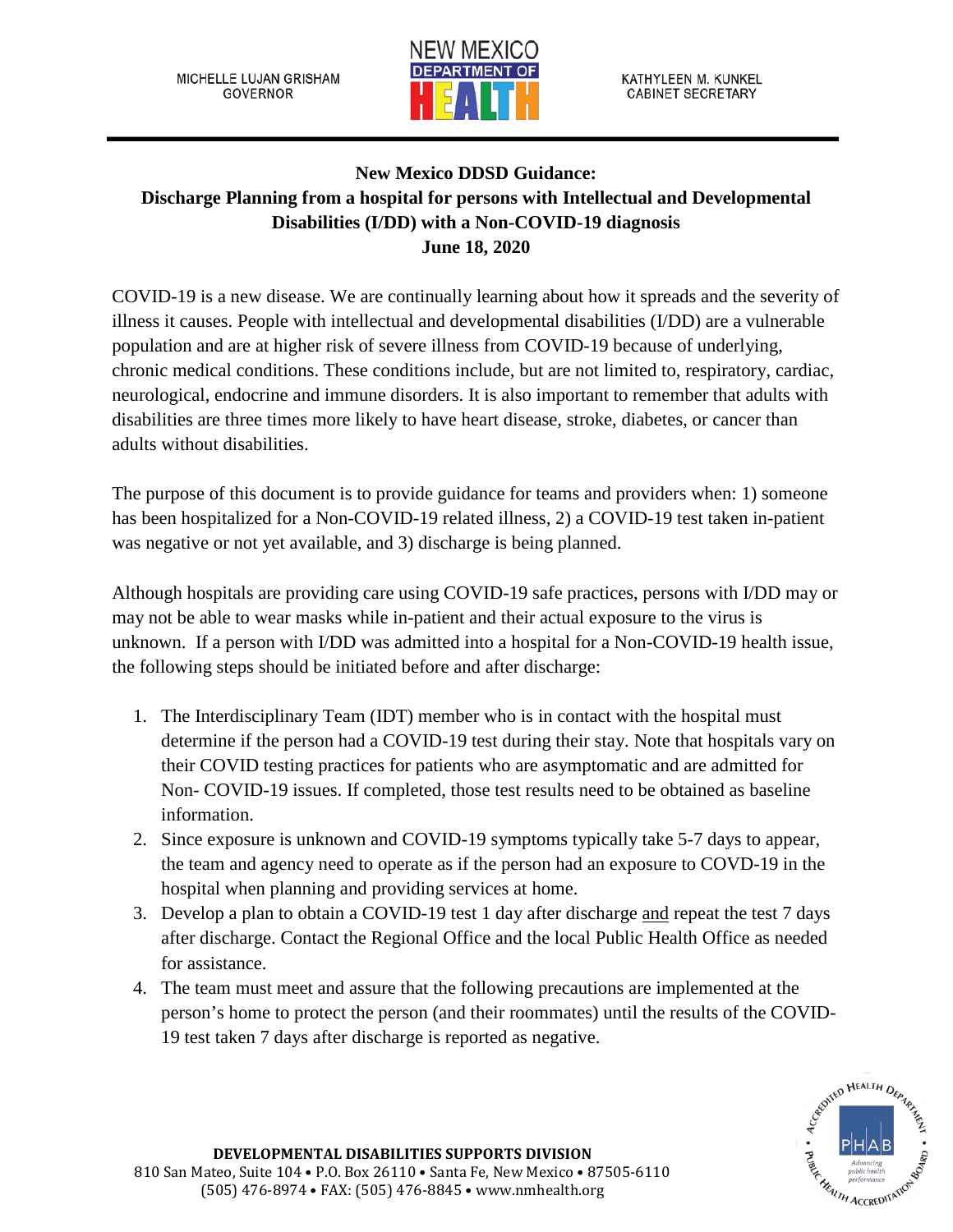- a. All staff will be screened regularly for illness, wear masks, and use other PPE as needed and maintain a clean home environment.
- b. The person should remain in their room as much as possible.
	- i. Some people can tolerate staying in their rooms, and others have difficulty doing so. For all individuals, the team must meet and be flexible to plan activities for the person that can be done in their room. This may include distracting activities, and using technology (phones, tablets, etc.) to meet the person's ongoing need for activity and socialization.
	- ii. The team's BSC and therapists should be creative with supports for the person and plan for video conferencing with the roommates and other friends periodically.
	- iii. If the person cannot tolerate staying in their room, find areas of compromise such as keeping the door open, and planning time in the living room or yard. If the schedule or situation does not allow for the person to be apart from the others during these activities, all individuals should practice social distancing, wear masks, and practice good hand hygiene.
	- iv. Be aware that isolation can trigger negative reactions. Monitor the use of PRN Psychotropic medications and avoid use of emergency physical restraints.
	- v. Seek consultation from the person's BSC or the Bureau of Behavioral Supports, the Regional Office Nurse or Clinical Services Bureau for proactive planning and consultation.
- c. The person and their roommates should wear masks and remain at least 6 feet apart as much as possible if they are in the same area of the house.
- d. The person should have a dedicated bathroom if possible. If this is not possible, the staff should plan to disinfect the bathroom between uses.
- e. The person should have dedicated dishes and utensils for their meals. Eating or drinking from the same dish or glass should not occur. After each meal all dishes and silverware should be promptly cleaned, ideally by using a dishwasher on the highest temperature settings. If there is no dishwasher in the house, then use an alternative disinfecting method for the dishes or paper plates/disposable dishes and utensils should be used.
- 5. The Agency Nurse should develop and train Health Care Plans (HCPs) and Medical Emergency Response Plans (MERPs) that include at a minimum:
	- a. Monitoring the person's temperature and screening for other signs and symptoms of COVID-19 at least two times a day and reporting any signs of illness promptly.
	- b. Calling 911 if the person's condition worsens (e.g., fever over 100.4, difficulty breathing, bluish coloring to face /nails or lack or responsiveness).